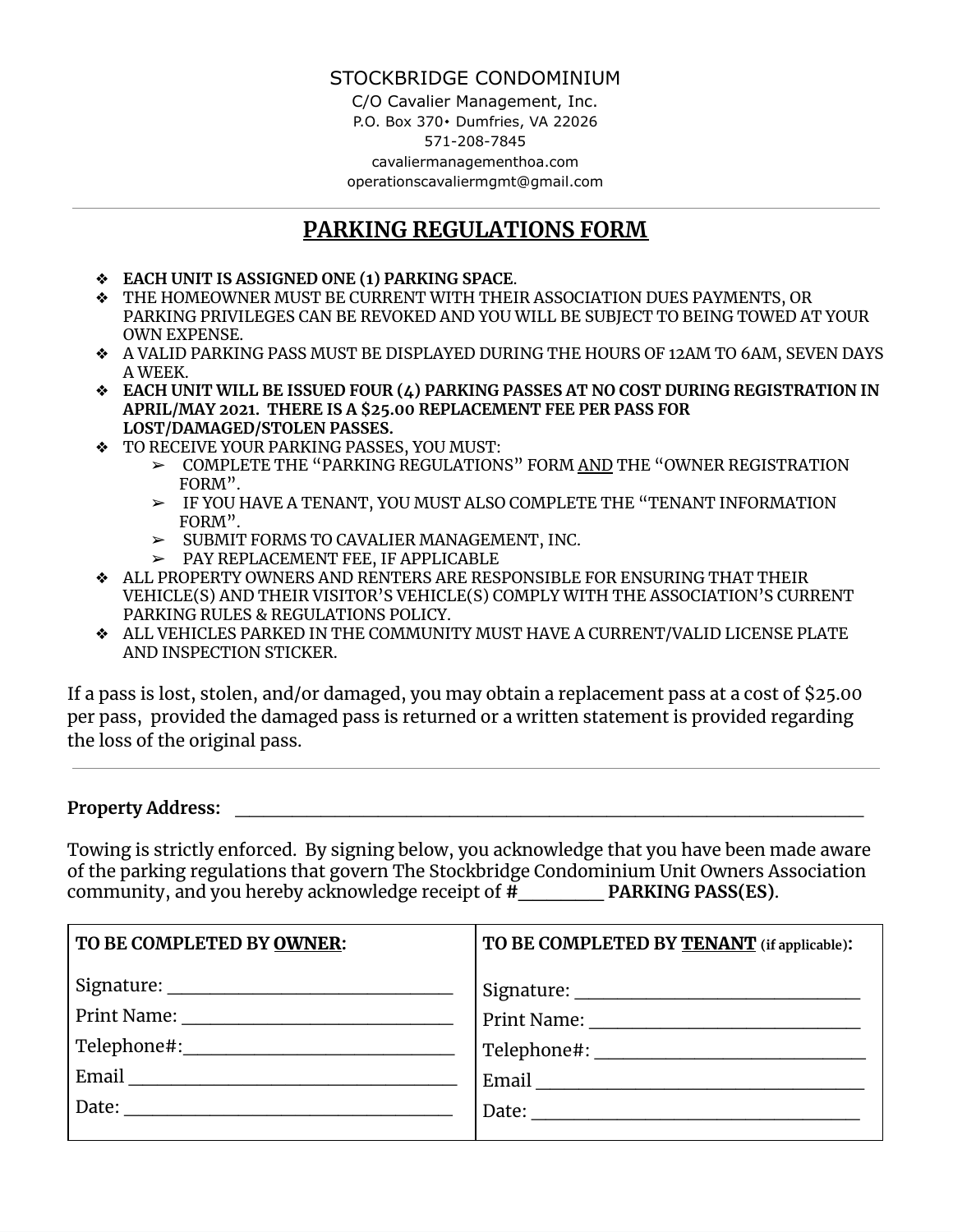#### STOCKBRIDGE CONDOMINIUM C/O Cavalier Management, Inc. P.O. Box 370⬩ Dumfries, VA 22026 571-208-7845 cavaliermanagementhoa.com operationscavaliermgmt@gmail.com

# **OWNER VEHICLE REGISTRATION FORM**

| <b>Property Address:</b><br><b>Mailing Address:</b><br>(If different than Property address)<br>Phone # (OWNER): |                                                                                                                                                                                                                                                       |                      |                                                             |  |  |
|-----------------------------------------------------------------------------------------------------------------|-------------------------------------------------------------------------------------------------------------------------------------------------------------------------------------------------------------------------------------------------------|----------------------|-------------------------------------------------------------|--|--|
|                                                                                                                 |                                                                                                                                                                                                                                                       |                      |                                                             |  |  |
|                                                                                                                 |                                                                                                                                                                                                                                                       |                      |                                                             |  |  |
|                                                                                                                 | $(H)$ and $(H)$ and $(H)$ and $(H)$ and $(H)$ and $(H)$ and $(H)$ and $(H)$ and $(H)$ and $(H)$ and $(H)$ and $(H)$ and $(H)$ and $(H)$ and $(H)$ and $(H)$ and $(H)$ and $(H)$ and $(H)$ and $(H)$ and $(H)$ and $(H)$ and $(H)$ and $(H)$ and $(H)$ |                      | (C)                                                         |  |  |
| Phone # (TENANT):                                                                                               | (C)<br>(H)                                                                                                                                                                                                                                            |                      |                                                             |  |  |
| Is this Property a Rental Unit?                                                                                 | <b>YES</b>                                                                                                                                                                                                                                            | N <sub>O</sub>       |                                                             |  |  |
| List ALL persons listed on the lease:                                                                           |                                                                                                                                                                                                                                                       |                      |                                                             |  |  |
|                                                                                                                 |                                                                                                                                                                                                                                                       |                      |                                                             |  |  |
|                                                                                                                 |                                                                                                                                                                                                                                                       |                      |                                                             |  |  |
|                                                                                                                 |                                                                                                                                                                                                                                                       |                      |                                                             |  |  |
|                                                                                                                 |                                                                                                                                                                                                                                                       |                      |                                                             |  |  |
|                                                                                                                 |                                                                                                                                                                                                                                                       |                      |                                                             |  |  |
| Complete list of ALL vehicles kept on Stockbridge Condominium Property:                                         |                                                                                                                                                                                                                                                       |                      |                                                             |  |  |
| VEHICLE 1:                                                                                                      |                                                                                                                                                                                                                                                       |                      | TAG# MAKE COLOR YEAR YEAR                                   |  |  |
| <b>VEHICLE 2:</b>                                                                                               |                                                                                                                                                                                                                                                       |                      |                                                             |  |  |
| VEHICLE 3:                                                                                                      |                                                                                                                                                                                                                                                       |                      |                                                             |  |  |
| VEHICLE 4:                                                                                                      |                                                                                                                                                                                                                                                       | TAG# MAKE COLOR YEAR |                                                             |  |  |
|                                                                                                                 |                                                                                                                                                                                                                                                       |                      |                                                             |  |  |
|                                                                                                                 |                                                                                                                                                                                                                                                       |                      | EACH UNIT WILL BE ISSUED FOUR (4) PARKING PASSES AT NO COST |  |  |
|                                                                                                                 |                                                                                                                                                                                                                                                       |                      |                                                             |  |  |
|                                                                                                                 |                                                                                                                                                                                                                                                       |                      |                                                             |  |  |
| DURING REGISTRATION IN APRIL/MAY 2021. THERE IS A \$25.00                                                       |                                                                                                                                                                                                                                                       |                      | REPLACEMENT FEE PER PASS FOR LOST/DAMAGED/STOLEN PASSES.    |  |  |

| <b>OWNER'S Signature:</b>              | Date: |
|----------------------------------------|-------|
| TENANT'S Signature:<br>(if applicable) | Date: |

By signing below, I acknowledge that the above information is correct and I have read, understand, and

will abide by the parking rules and regulations of Stockbridge Condominium.